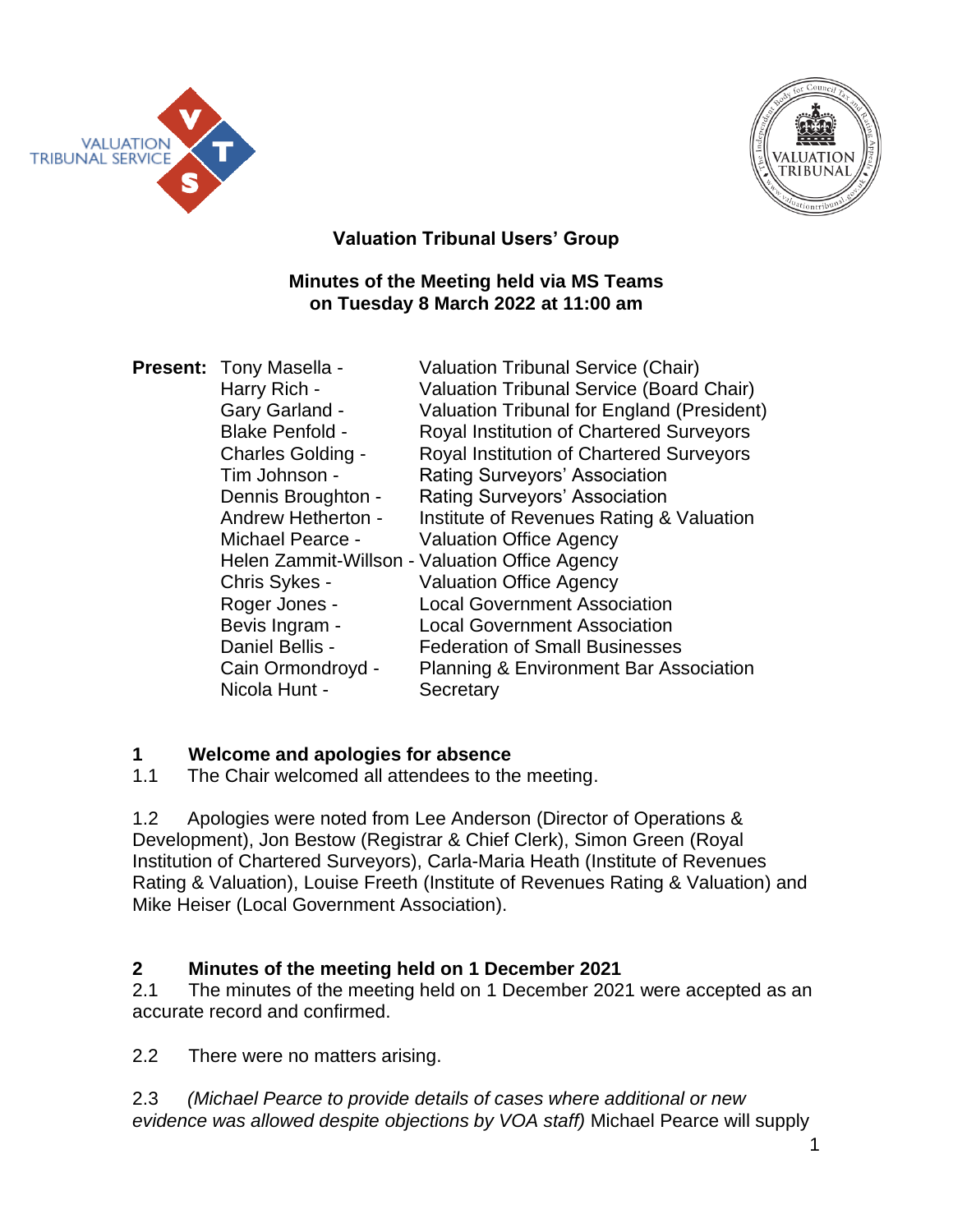details of the cases referred to previously in due course.

2.4 *(Helen Zammit-Willson to provide the VTS with projected figures of CCA appeals for the current List)* Helen Zammit-Willson provided the requested information following the meeting. **Action closed**.

2.5 *(Lee Anderson to review the wording of the evidence requirements guidance at section 1.4)* The wording at section 1.4 of the guidance had been reviewed and was discussed fully during the meeting. **Action closed**.

## **3 Update on appeals relating to more than one hereditament**

3.1 Blake Penfold asked if any cases had been heard since this was discussed previously as it would provide some legal clarity on whether an appeal can relate to more than one hereditament. It was noted that it was unclear at this stage whether the appeal(s) in question will proceed. Should it be listed VTUG will be notified.

## **4 New penalty appeal types in 2026**

4.1 During the meeting in December, Mike Heiser raised the subject of the new penalty appeals which could potentially fall within the jurisdiction of the VTS. Tony Masella advised that these were expected in 2026 and that it was still early days. However, he confirmed that the VTE/VTS would be keen in expanding its appeal types to include these appeals. Bevis Ingram, who was representing the LGA in Mike's absence, thanked Tony for outlining the VTE/VTS position.

4.2 Andrew Hetherington enquired how many penalty or failure to comply appeals the VTS are currently dealing with? The Chair agreed to provide the figures.

# **Action: VTS to provide the number of penalty appeals dealt with**

## **5 Appeal workload analysis, including MCC COVID appeals received**

5.1 Tony Masella reported the following in respect of CCA appeals:

- 1,099 live
- 1,070 cleared
- 2,169 received
- of the cleared cases 659 refunds were given to appellants and 411 fees paid into the consolidated fund

# **6 Listing of ATM appeals**

6.1 The listing of ATM appeals had begun, the first cases to be listed are those which are not affected by the Supreme Court decision or where the parties are no longer in occupation and there had been no contact (circa 1k). The next ATM progress meeting will take place on 5 April 2022, when a plan will be finalised for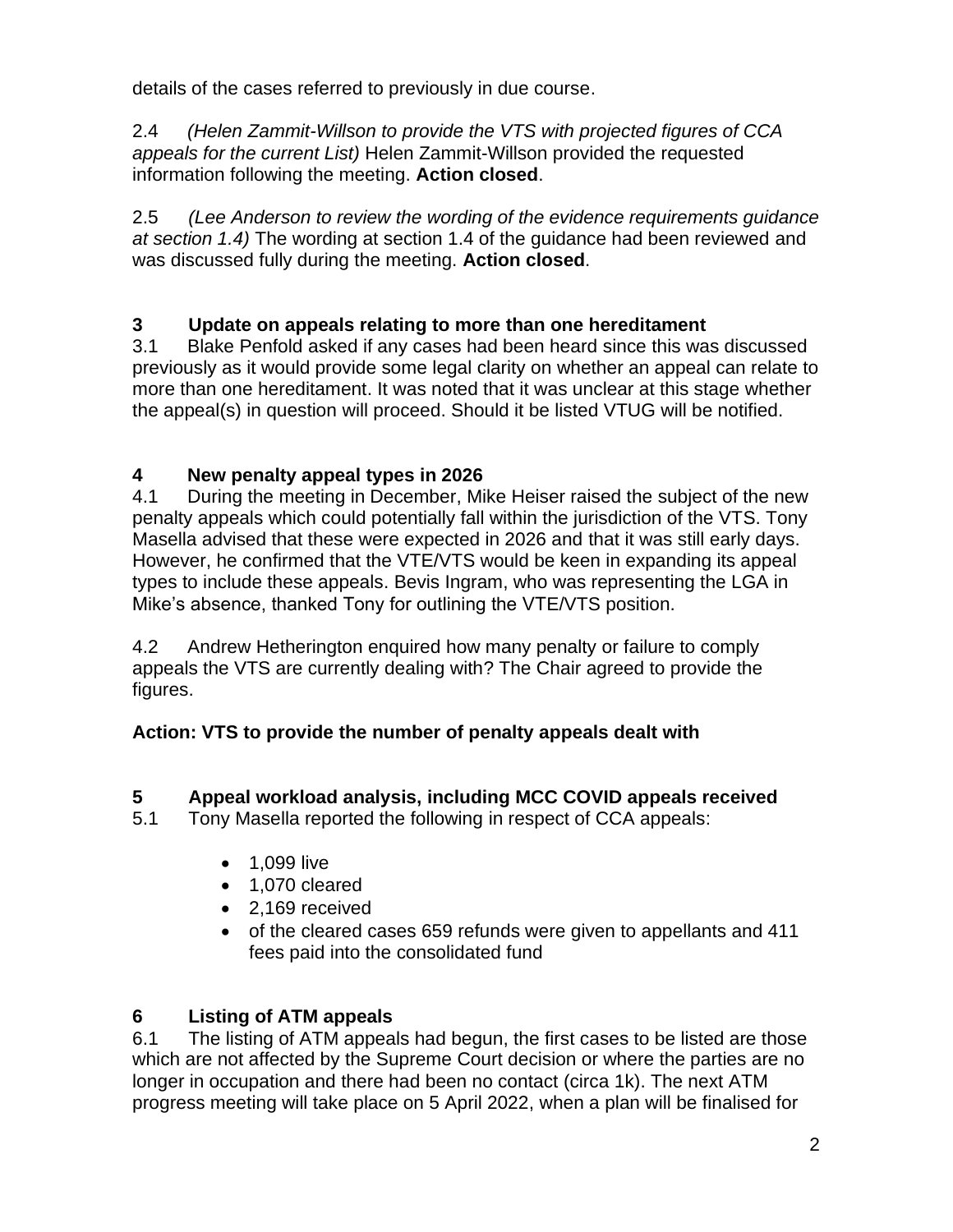the remaining appeals. A lot of work has already taken place and continues to, Tony Masella passed on his thanks to those involved. Helen Zammit-Willson advised that the listings have generated contact with appellants which was really helpful.

# **7 Consolidated Practice Statement from 1 April 2022 (CPS)**

7.1 It is normal practice for updates made to the CPS to take effect on 1 April. The 1 April 2022 CPS as revised was circulated for comment.

7.2 The principal change was to reflect the move from face-to-face hearings to online tribunals. If a party thinks their case is unsuitable for an online hearing they will need to submit a request for a face-to-face hearing detailing the reasons why.

7.3 Harry Rich welcomed the clarity regarding the move to online hearings as the default and added that it was clear from the research carried out that most parties prefer online hearings and that these changes have not been made just for the convenience of the tribunal. It was explained that where requests are received for face-to-face hearings cases will be reviewed individually, and the final decision will be made by the VTE President or one of the Vice-Presidents. Tony Masella added that while online hearings will be the default position, two hearing rooms are retained at Leman Street if face-to-face hearings are required.

7.4 The professional bodies confirmed that online hearings have worked well and they were in support of this move. It was felt that Microsoft Teams provides an excellent platform.

7.5 There have been instances of odd practices during online hearings, such as cameras being switched off or individuals not sitting directly in front of their camera. It was stressed that the same protocols ought to apply online as they would in a hearing environment. Tony Masella confirmed there is guidance on etiquette on online hearings available on the VTS website as guidance to those planning for a hearing. This guidance would be reviewed to ensure best practice and etiquette for attending online hearings is clearly outlined. Once the guidance is reviewed it will be circulated to VTUG for onward transmission.

7.6 Gary Garland added that users are currently going through a phase of learning and that feedback on any issues is useful and enables the process to be improved where necessary.

# **Action: Review hearing guidance for remote hearings**

7.7 Tony Masella explained that wherever possible panels will comprise of a minimum of two members. There will be occasions when a single member will preside alone, but this will be kept to a minimum.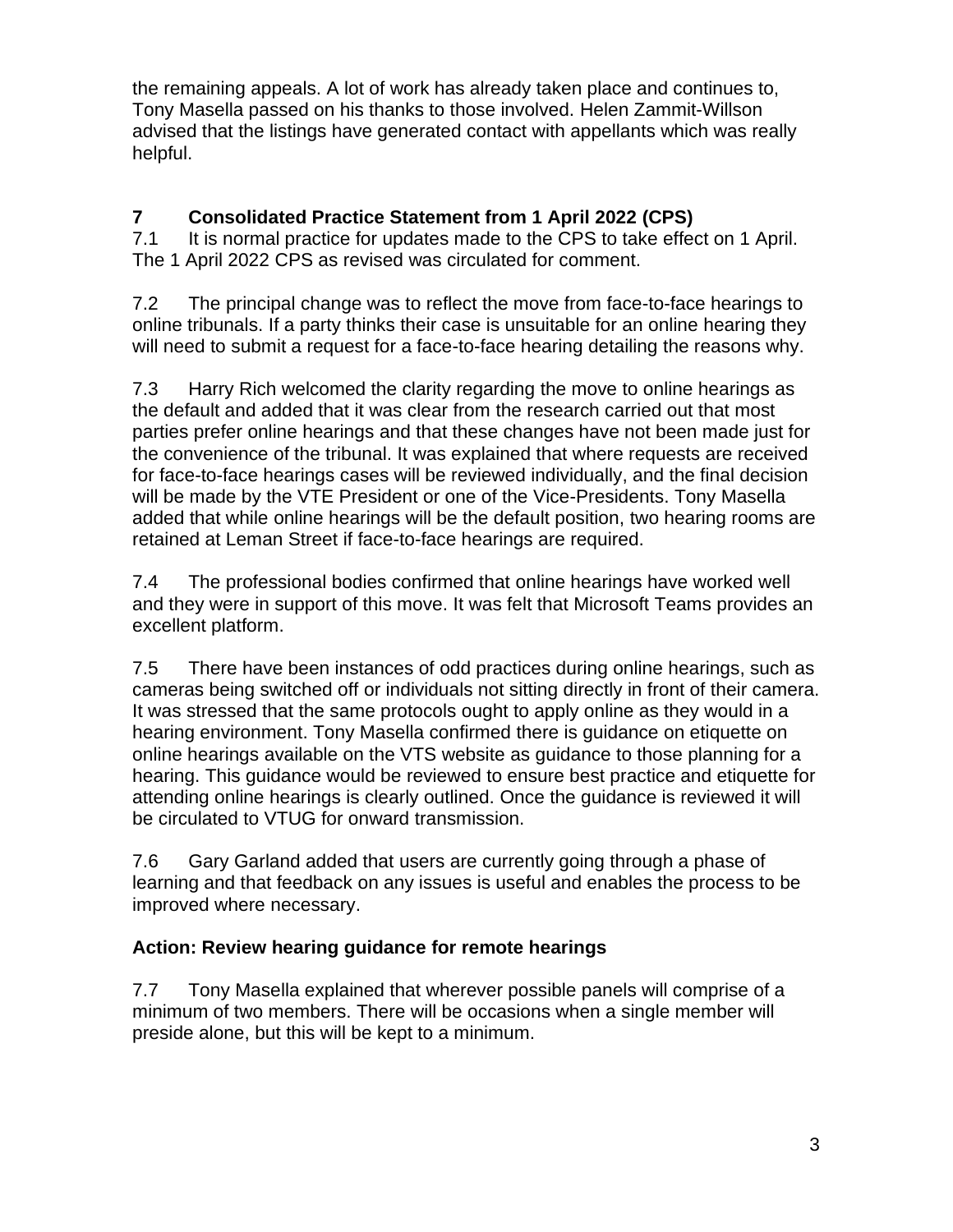# **8 Appealing decisions issued between 15 October 2021 and 14 February 2022**

8.1 Tim Johnson raised the matter of appealing decisions issued between 15 October 2021 and 14 February 2022, as this is the period where decisions were made before the new regulations came into force. Previously when a decision was issued four documents were submitted, now only two are required. Tim requested clarification on how the logistics for appeals submitted during this period should be dealt with given that the guidance had changed and the issues experienced previously when documents were merged. Tony Masella explained that the guidance came into force on 14 February 2022 and that any appeals made post this date should follow the new guidance.

8.2 Dennis Broughton stated that he had been involved in this project to improve and streamline the process and explained that it has the potential to be successful, but hinges on the quality of the VOA decision document. If parties feel the decision does not include all the required evidence additional information will need to be added to their evidence statement. The guidance makes it clear that embedded documents are not acceptable. However, the VOA has been issuing decision notices containing links to documents not contained within it. Tony Masella expressed concern that VOA staff are adding hyperlinks to decisions or referencing standalone documents. This practice was disappointing given that Alison Gidman of the VOA had been actively part of this project. Helen Zammit-Willson and Michael Pearce agreed to feedback concerns to VOA staff to ensure this practice ceases immediately.

8.3 Helen Zammit-Willson reiterated her understanding that appeal submissions should contain two documents, the VOA decision notice and the appellant's argument. The decision notice should be a summary of what has been discussed and include a copy of the proposal, outlining what has and has not been agreed. She was not aware of the matter of inserting hyperlinks. Tony Masella requested that examples of notices where hyperlinks had been inserted to be shared with Helen and Michael Pearce, copying in himself and Lee Anderson, so that the matter can be resolved as soon as possible.

# **Action: Tim Johnson to circulate examples of VOA decision notices containing hyperlinks to the VOA/VTS for investigation**

8.4 Concern was expressed that there is not enough space to include all evidence in a skeleton argument if the appeal relates to a large RV or involves substantial amounts of evidence or complex legal submissions. It was noted that it is not necessary to set out every single detail in the skeleton argument, just the salient points. The actual detail will be provided during the hearing orally. Gary Garland explained that the new format is an attempt to improve and simplify the process. It was important that submissions are succinct so that the Tribunal had a clear picture of what was in dispute and what needs to be considered.

8.5 Blake Penfold requested clarification that this protocol for evidence submission is part of the updated CPS and that it doesn't supplant the regulations as the regulations are prescriptive about what has to be submitted with a notice of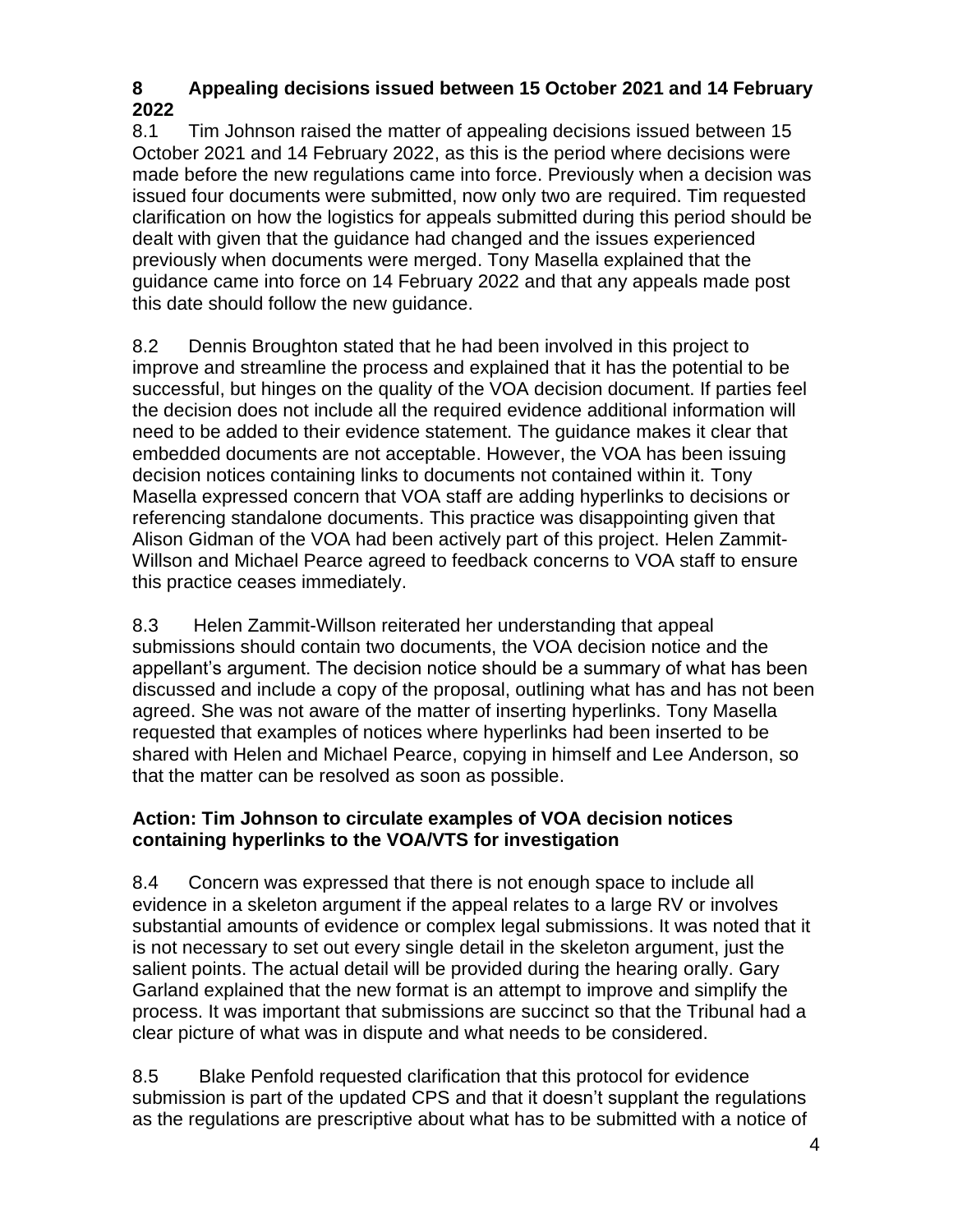appeal. Blake opined that if the required information is not included in the VOA decision notice the appellant will need to submit it. Tony Masella confirmed his understanding. Blake felt the protocols should make it clear that this does not supplant Regulation 13C as he was concerned that, if this is not made clear, an appeal could be submitted which does not comply with Regulation 13C, thus making the appeal invalid. He was also concerned that, if VOA decision notices do not contain all the material required under Regulation 13C (and at present they do not) then it will become the responsibility of the appellant to remedy any deficiencies in the VOA decision notice. As well as resulting in unnecessary additional work for potential appellants, this will defeat the aim of the new guidance by resulting in large evidence submission documents from appellants, with associated formatting difficulties.

8.6 It was reiterated that the aim is for the decision notice to encompass all the required information, the appellant's document would be a referral to it as it contains all the evidence. If the VOA fail to include pertinent information, that will need to be included in the appellant's statement and the guidance on evidence submission reflects this. Professional bodies representatives expressed concern about the reformatting of documents that were either embedded in, or linked to but not included in, VOA decision notices.

## **9 NDR 2017 List evidence submission and its interaction with Regulation 13C of the ALA Regulations (as amended)**

9.1 This matter was fully discussed under item 8.

### **10 Introduction of revised floor areas and additional rental evidence by a VOA representative at a VTE hearing**

10.1 Blake Penfold expressed concern that on occasions additional evidence had been introduced by the VOA representative at a hearing and referred to a recent example where this had happened. Chris Sykes stated that he had investigated this and was confident it was an isolated incident dealt with by a new member of staff. He confirmed there had been no changes to the floor areas at the check stage, but the diligent case worker inspected the property a week before the hearing and found the areas were incorrect. Once it is known areas are incorrect it would be wrong to continue at the Tribunal with incorrect evidence, so the error was corrected. It was noted that late inspections are not encouraged by the VOA.

## **11 Any other business**

11.1 A letter had been received at the VTS addressed to VTUG from an appellant. The individual remained of the opinion their property was incorrectly banded due to clerical errors and that he was restricted from challenging his band. As the manner of appealing was prescribed by Parliament, this was outside the remit of VTUG.

11.2 Tony Masella advised that Jon Bestow, the Registrar, will be retiring from employment on 31 March 2022 and recorded his appreciation and thanks for Jon's